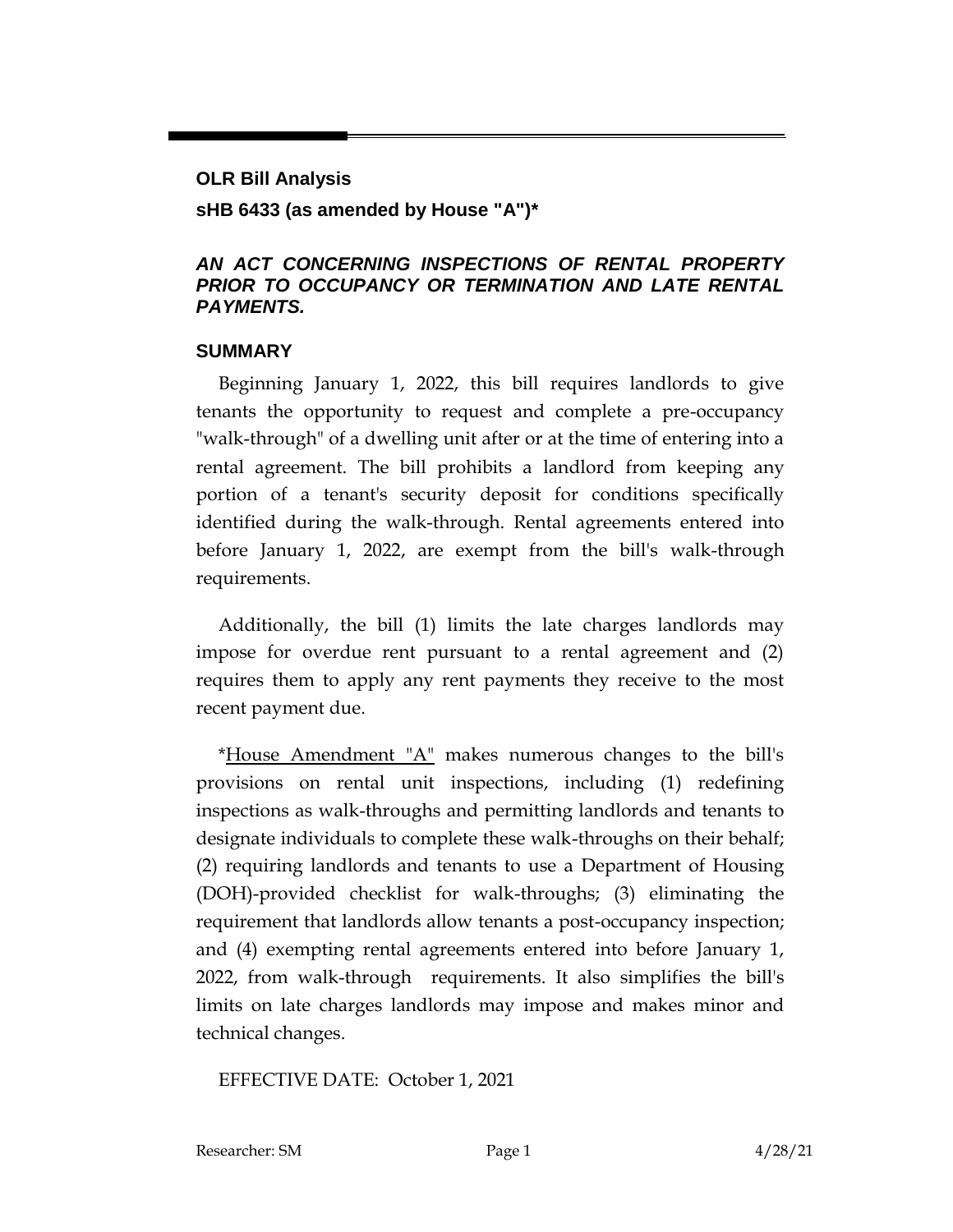# **§§ 1 & 4 — PRE-OCCUPANCY WALK-THROUGHS**

Under the bill, a "walk-through" is a joint, in-person viewing of a dwelling unit's interior by the landlord and tenant, or individuals or agents they designate, to note and list the unit's existing conditions, defects, or damages using a DOH checklist. The bill requires DOH to prepare this standardized pre-occupancy walk-through checklist and make it available on its website by January 1, 2022. Following a walkthrough, landlords and tenants must each sign and receive duplicate copies of the checklist.

The bill prohibits a landlord from keeping any portion of a tenant's security deposit for a condition, defect, or damage noted in the preoccupancy walk-through checklist. In administrative or judicial proceedings, this checklist is admissible, but not conclusive, as evidence of the unit's condition at the beginning of a tenant's occupancy.

# **§§ 2 & 3 — LIMITS ON LATE CHARGES FOR OVERDUE RENT**

By law, if a rental agreement includes a provision requiring tenants to pay a late charge for overdue rent, it must allow tenants a nine-day grace period (or four days for week-to-week tenancies) before imposing the charge. The bill limits the late charges landlords may impose after this grace period has passed.

Under the bill, if a rental agreement contains a valid written agreement to pay late charges after the grace period, the charges cannot exceed 5% of the overdue rent, or 5% of the tenant's share of the rent in the case of rental agreements that are partially paid by a government or charitable entity. The bill prohibits rental agreements from stipulating late charges that exceed this limit.

Additionally, the bill prohibits landlords from assessing more than one late charge on an overdue rent payment and requires that they apply new rent payments to the most recent payment due.

#### **COMMITTEE ACTION**

Housing Committee